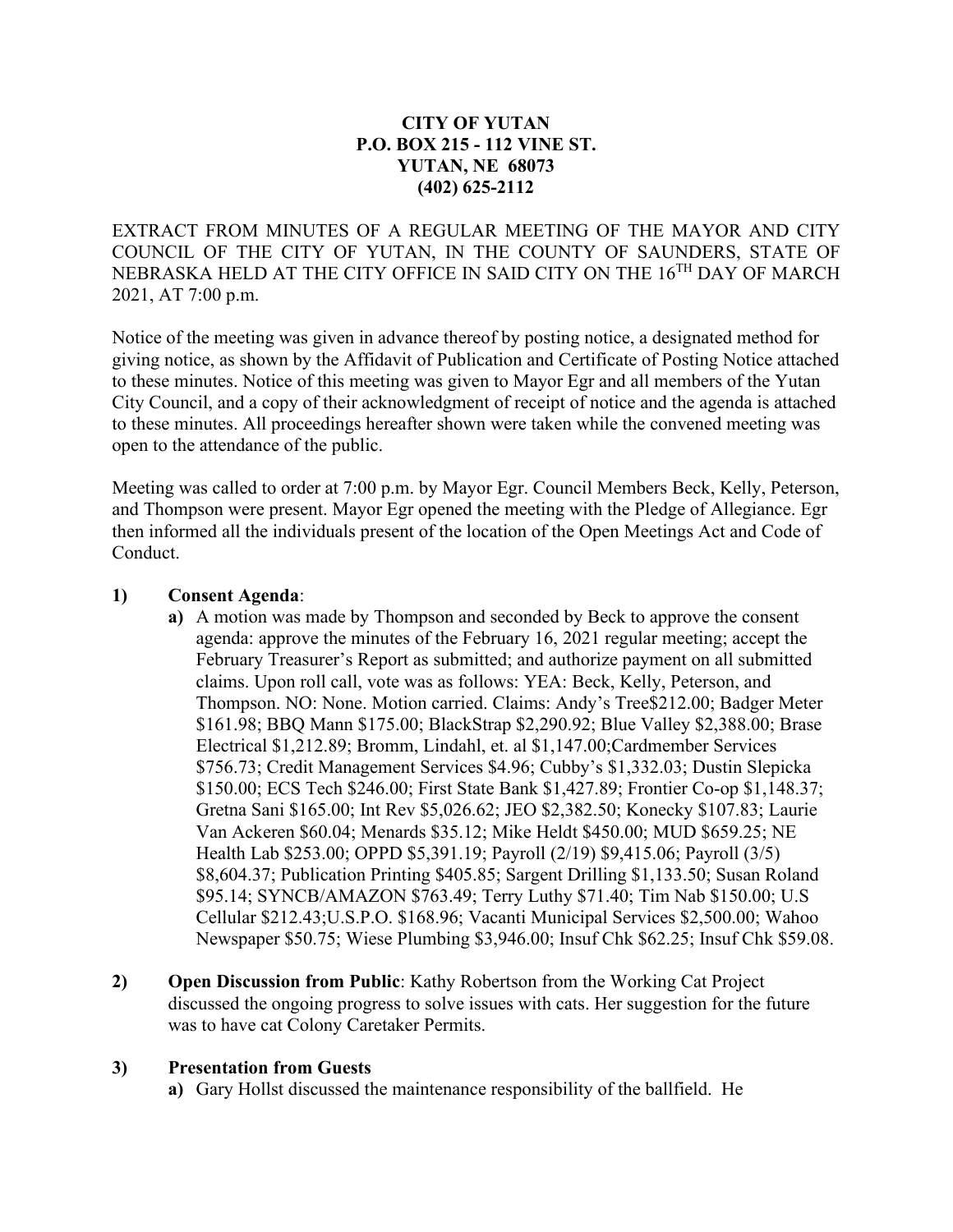recommended that no major improvements or repairs should be done this year. Gary will be the main point of contact for Legion baseball going forward. Focus will be on reseeding the field prior to the start of the season.

## **4) Ordinances and Public Hearings**

**a)** Ordinance 770: Sidewalk Code Enforcement – 3<sup>rd</sup> reading: A motion was made by Thompson and seconded by Peterson to approve the  $3<sup>rd</sup>$  reading and final approval of Ordinance 770. Upon roll call, vote was as follows: YEA: Thompson, Beck, Kelly and Peterson. NO: None. Motion carried.

# **5) Resolutions**

- **a)** Application to Replat Parcel Number 003878002 into Lots 1-8, Mason Acres II: Applicants Jake and Josh Thompson presented the same eight lot layout as the previous Council meeting and asked Council to approve based on potential tax revenue. City Administrator Bockelmann stated that the plat does not have dedicated right-of-way and should not be approved in its current state. Bockelmann stated that the plat should be revised based on comments from the City Engineer and City Attorney. Bockelmann also stated that changes in the layout of the plat require additional public hearings and Planning Commission review. After discussion, no motion was made, and Resolution 2021-5 was not approved.
- **b)** Resolution 2021-9: Saunders County Mutual Finance Organization: A motion was made by Thompson and seconded by Beck to approve Resolution 2021-9. Upon roll call, vote was as follows: YEA: Thompson, Beck, Kelly, and Peterson. NO: None. Motion carried.

# **6) Other Action Items**

- **a)** Renewal of Insurance Policy with First State Insurance Agency: A motion was made by Thompson and seconded by Peterson to renew the City's insurance policy with First State Insurance Agency. Upon roll call, vote was as follows: YEA: Thompson, Beck, Kelly and Peterson. NO: None. Motion carried.
- **b)** Consideration of Proposal for Material Testing Services for 2020 Water Main Improvements from Thiele Geotech: A motion was made by Thompson and seconded by Kelly to approve the material testing agreement with Thiele Geotech. Upon roll call, vote was as follows: YEA: Thompson, Beck, Kelly and Peterson. NO: None. Motion carried.
- **c)** Consideration of a Siren Maintenance Agreement with Blue Valley Public Safety: Council discussed this item and decided to revisit it after the FY21-22 Budget is adopted.
- **d)** Authorization to Make Offer to Highest Bidder for Western Tornado 1.8 Yard Hopper Spreader. This item was sold prior to the meeting and this item was not needed.

# **7) Discussion Items**

**a)** Discussion on Capital Project Options and Financing: The Council discussed two main issues from the water fund: Beacon Water Meters and Vine St. water main upsizing. The City Council instructed the city administrator to move forward to amend the loan documents to include both projects. Council also discussed the sewer